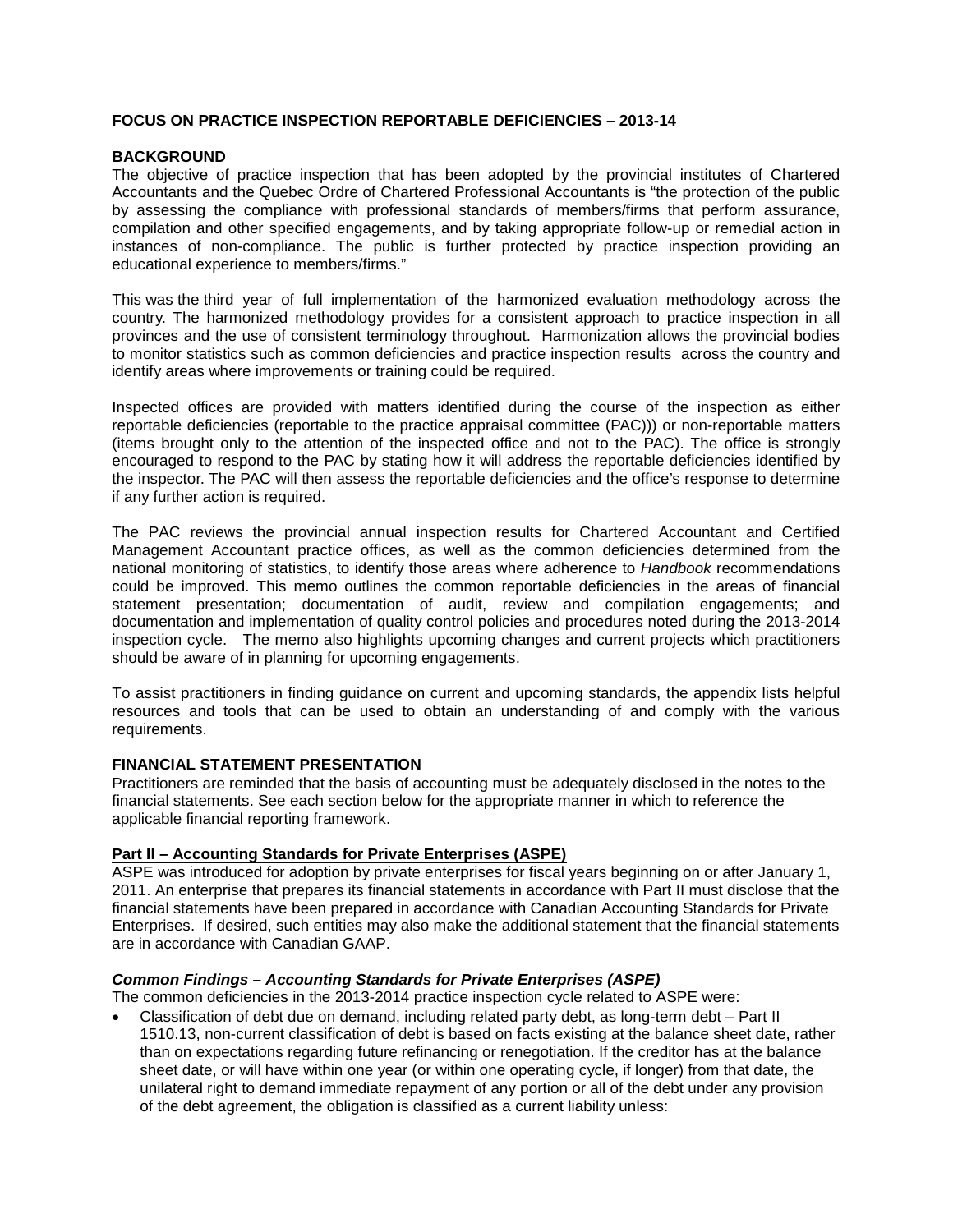- o the creditor has waived, in writing, or subsequently lost, the right to demand payment for more than one year (or operating cycle, if longer) from the balance sheet date;
- o the obligation has been refinanced on a long-term basis before the balance sheet is completed; or
- $\circ$  the debtor has entered into a non-cancellable agreement to refinance the short-term obligation on a long-term basis before the balance sheet is completed and there is no impediment to the completion of the refinancing.
- Income taxes Part II 3465, the accounting policy is not always disclosed. An entity must adopt the income taxes payable method or the future income taxes method. When the income taxes payable method has been adopted by the entity, the disclosures should include a reconciliation of the income tax rate/expense related to the income or loss for the period, the amount and timing of capital gain reserves and similar reserves to be included in taxable income within five years, the amount of unused income tax losses carried forward and unused income tax credits, and the portion of income tax expense (benefit) related to transactions charged (or credited) to equity per paragraph 3465.88.
- Revenue recognition Part II 3400, the accounting policy is not always disclosed. All entities are required to disclose the revenue recognition policy for each material type of revenue transaction.
- Disclosure of inventory Part II 3035.35, the accounting policy may be disclosed, but the cost formula is not. An enterprise must disclose the same cost formula (FIFO, weighted average) for all inventories of a similar nature and use.
- Disclosures of issued share capital Part II 3240. Practitioners should be mindful of the disclosure requirements with respect to preferred shares issued in a qualifying tax planning arrangement, as set out in Part II 3856.23. If the preferred shares are not issued in connection with a tax planning arrangement, determination must be made of the classification of the shares as either a liability or equity.
- Related party transactions Part II 3840, terms and conditions, nature and extent of transactions, description of relationship, measurement basis were not always disclosed.
- Financial instruments Part II 3856, the nature and extent of financial instruments and credit risk, interest rate risk, currency risk and fair value, if considered a significant risk for the entity were not always disclosed.

## *Current Projects – Accounting Standards for Private Enterprises*

The 2014 Annual Improvements Exposure Draft was released in March 2014, with a deadline for comments in June 2014. Final material is scheduled for release in October 2014 with edits to the following sections: Employee Future Benefits (Section 3462) and Financial Instruments (Section 3856).

A discussion paper on Agriculture is expected to be released in Q4 2014, as there is a significant diversity in practice regarding the accounting for biological assets.

Two exposure drafts are set to be released in 2014:

- The accounting for redeemable preferred shares issued in a tax planning arrangement, as set out in Financial Instruments, paragraph 3856.23, is being re-examined. A number of issues have arisen in respect of redeemable preferred shares. Issues include scope, reclassification and measurement.
- The accounting for a subsidiary as set out in Section 1590 that uses the cost or the equity method will be clarified; currently, there is an accounting policy option for private enterprises to either consolidate its subsidiaries or account for its subsidiaries using the equity method or the cost method. This project will examine whether the requirements of Section 1582, Business Combinations, should apply when a private enterprise chooses to account for its subsidiaries using the cost or the equity methods of accounting.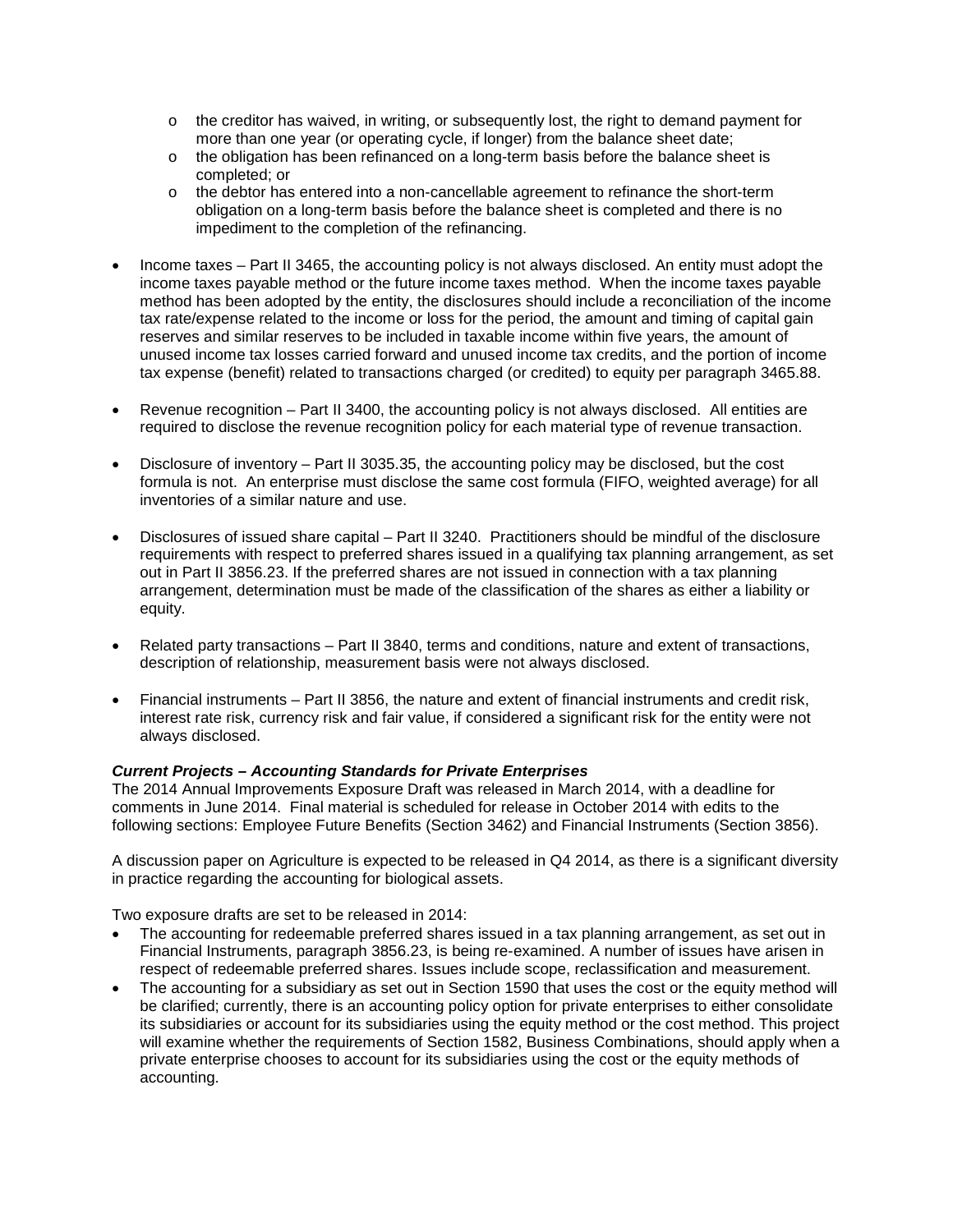# *For more information on project updates go to: [http://www.frascanada.ca/standards-for-private](http://www.frascanada.ca/standards-for-private-enterprises/projects/active/item56206.aspx)[enterprises/projects/active/item56206.aspx](http://www.frascanada.ca/standards-for-private-enterprises/projects/active/item56206.aspx)*

# **Part III – Accounting Standards for Not-for-Profit Organizations (ASNFPO)**

ASNFPO was introduced for adoption by not-for-profit organizations related to fiscal years beginning on or after January 1, 2012. An enterprise that prepares its financial statements in accordance with Part III must disclose that the financial statements have been prepared in accordance with Canadian Accounting Standards for Not-for-Profit Organizations. If desired, such entities may also make the additional statement that the financial statements are in accordance with Canadian GAAP.

# *Common Findings – Accounting Standards for Not-for-Profit Organizations*

The common deficiencies in the 2013-2014 practice inspection cycle related to ASNFPO were:

- First-time adoption of ASNFPO Part III 1501. While it is anticipated that most existing not-for-profit organizations will have adopted ASNFPO within the required timeline (fiscal years beginning on or after January 1, 2012), practitioners are reminded that any entity adopting this framework for the first time should be guided by the accounting and disclosure requirements of Part III 1501. In particular, paragraph .04 states that "An organization prepares and presents an opening statement of financial position at the date of transition to accounting standards for not-for-profit organizations. This opening statement of financial position is the starting point for the organization's accounting under accounting standards for not-for-profit organizations."
- See a guide on the implementation of ASNFPO: [http://www.cica.ca/focus-on-practice-areas/small](http://www.cica.ca/focus-on-practice-areas/small-and-medium-practices-(smp)/implementing-the-accounting-standards/item69430.pdf)[and-medium-practices-\(smp\)/implementing-the-accounting-standards/item69430.pdf](http://www.cica.ca/focus-on-practice-areas/small-and-medium-practices-(smp)/implementing-the-accounting-standards/item69430.pdf) OR http://www.cica.ca/focus-on-practice-areas/small-and-medium-practices-(smp)/implementing-theaccounting-standards/item69429.pdf
- Financial Instruments Part II 3856, the nature and extent of financial instruments and credit risk, interest rate risk, currency risk and fair value, if considered a significant risk for the entity were not always disclosed. Practitioners should be aware that Part II 3856 also applies to ASNFPO.
- Revenue recognition Part III 4410, the accounting policy is not always disclosed. All entities are required to disclose the revenue recognition policy for each material type of revenue transaction.
- Preparation of cash flow statements Part II 1400.03, 1540.03, Part III 4400.46. Cash flow statements are now required under all accounting frameworks with the exception of Part IV – Pension Plans.
- Tangible Capital Assets Part III 4431, were not amortized over the useful life of the tangible capital asset. Unless the not for profit organization meets the criteria of a small organization in Part III 4431.03, it should capitalize tangible capital assets. An organization that capitalizes its tangible capital assets must amortize them.
- Description of the organization Part III 4400, a clear and concise description of a not-for-profit organization's purpose, its intended community of service, its status under income tax legislation and its legal form were not always disclosed.

# *Current Projects – Accounting Standards for Not-for-Profit Organizations*

In April 2013, a Statement of Principles related to the review of standards for NFPOs was released with a comment deadline of December 15, 2013. The Statement of Principles (SOP), which contains 15 proposed principles, is the first major step in the Accounting Standards Board (AcSB) and the Public Sector Accounting Board (PSAB) due process for developing improved standards. This SOP, titled *Improvements to Not-for-Profit Standards* is applicable for both private not-for-profit organizations applying the *Handbook – Accounting Part III* and government not-for-profits choosing to follow PS 4200.

Private not-for-profits applying the *Handbook – Accounting Part I* (International Financial Reporting Standards) and government not-for-profits applying the *Handbook – Public Sector Accounting* without the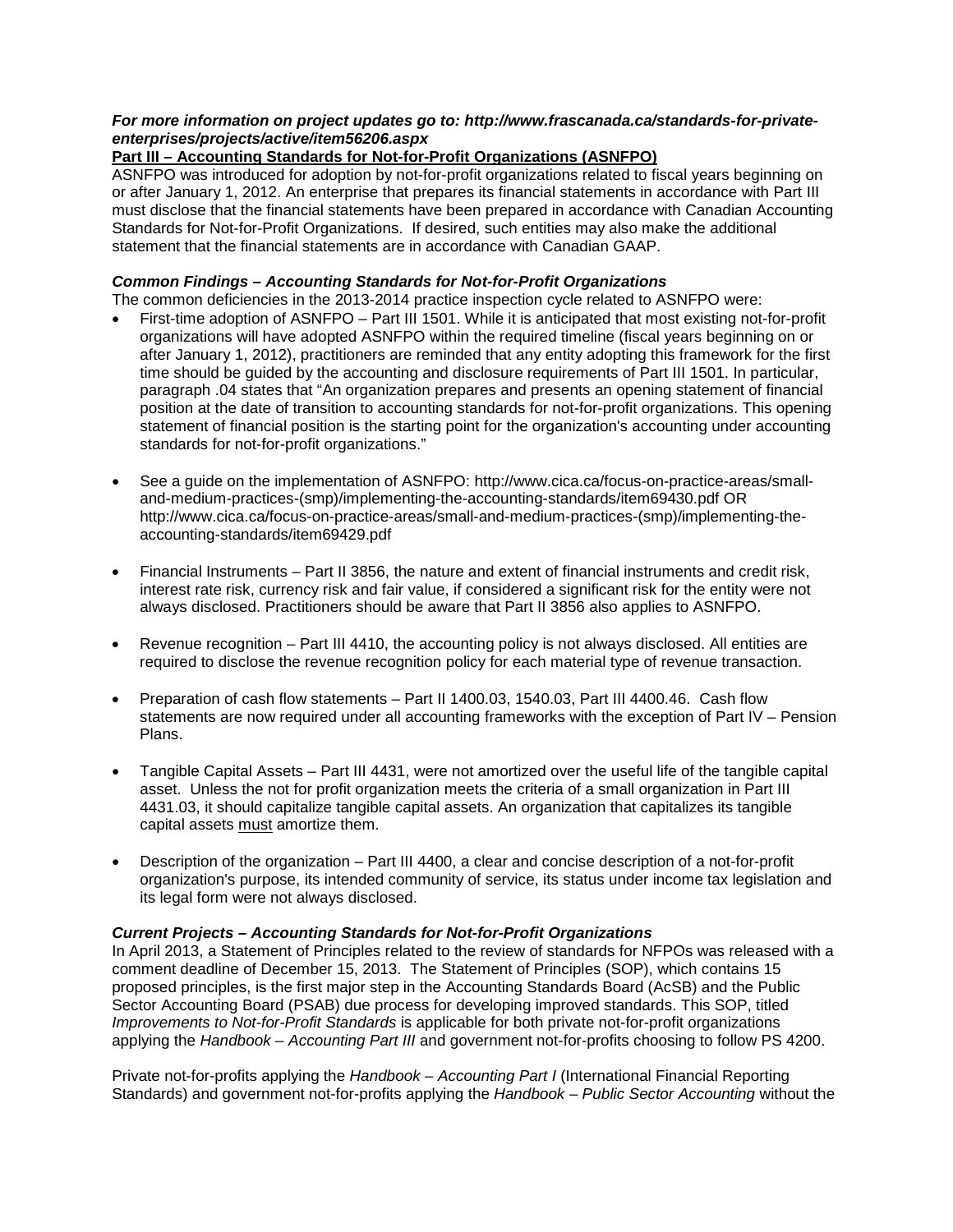PS 4200 series are not affected by this SOP. The Boards acknowledge that the effects of the proposals are significant.

The AcSB and PSAB met together in June 2014 to begin the process of jointly considering written responses to the SOP. The Boards began the process of assessing the overarching principles and questions that need to be considered and additional information that should be gathered as the Boards progress with the project; and discussed next steps and how they can continue to collaborate on this topic. No decisions were taken. The Boards will provide ongoing communications to inform stakeholders of developments.

## *For more information go to: http://www.frascanada.ca/standards-for-not-for-profitorganizations/projects/active/item56097.aspx*

# **Part I - International Financial Reporting Standards**

International Financial Reporting Standards (IFRS) are required for publicly accountable enterprises (PAE) and government business enterprises (GBE) and are optional for private enterprises and private not-for-profit organizations. A PAE is defined as an entity, other than a not-for-profit organization, or a government or other entities in the public sector, that has issued, or is in the process of issuing, debt or equity instruments that are, or will be, outstanding and traded in a public market, or holds assets in a fiduciary capacity for a broad group of outsiders as one of its primary businesses.

First-time adoption of Part I of the *Handbook – Accounting* by publicly accountable enterprises was mandatory for interim and annual financial statements relating to annual periods beginning on or after January 1, 2011. Investment companies and segregated accounts of life insurance enterprises are required to adopt IFRS for periods beginning on or after January 1, 2014. Entities with rate-regulated activities are required to adopt IFRS for periods beginning on or after January 1, 2015.

While it is anticipated that most existing entities have already adopted IFRS within the required timeline, practitioners are reminded that any entity adopting this framework for the first time should be guided by the accounting and disclosure requirements of the *Handbook – Accounting Part I*; IFRS 1, First-Time Adoption. In particular, paragraph .06 states that "An entity shall prepare and present an opening IFRS statement of financial position at the date of transition to IFRSs. This is the starting point for its accounting in accordance with IFRSs."

An entity that prepares its financial statements in accordance with Part I must disclose that the financial statements have been prepared in accordance with international financial reporting standards.

## *Common Findings – International Financial Reporting Standards*

The common deficiencies in the 2013-2014 practice inspection cycle related to IFRS were:

- Lack of disclosure of the domicile of the entity, and the address of its registered office or principal place of business (IAS 1.138).
- Lack of disclosure of date of authorization of the financial statements and who gave that authorization (IAS 10.17).
- Lack of disclosure of the objectives, policies and processes for managing capital and of the items comprising managed capital (IAS 1.134 and 1.135).
- Lack of disclosure of the relationship between tax expense (income) and accounting profit (IAS 12.81).
- Lack of disclosure regarding concentrations of risk, objectives, policies and procedures for managing risk, methods for measuring risk, and quantitative data about the exposure to risk (IFRS 7.31 -.34).
- Lack of disclosure of market risks and sensitivity analysis (IFRS 7.40, B17 B28).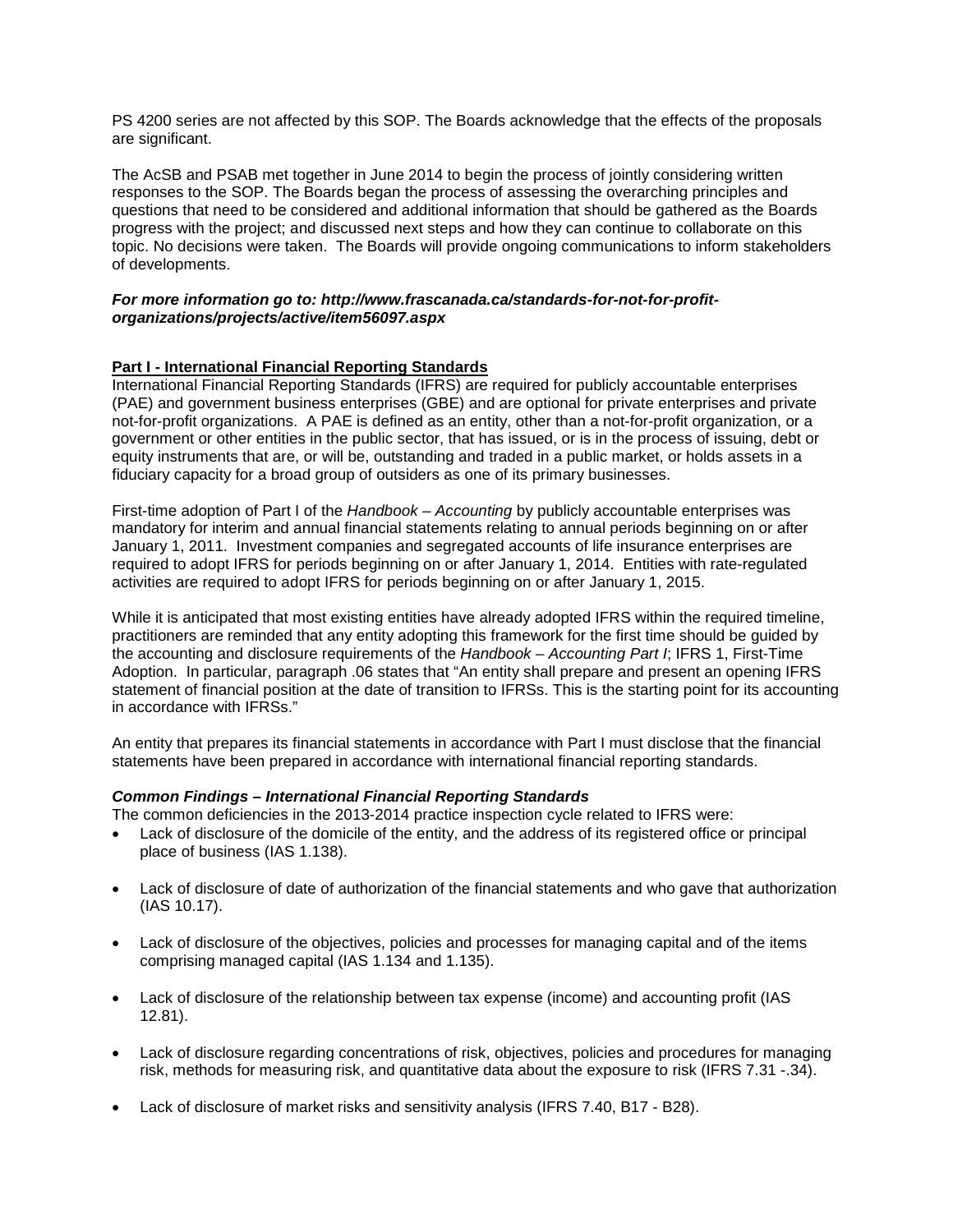• Lack of disclosure of key management personnel compensation (IAS 24.17).

# *Current Projects – International Financial Reporting Standards*

A summary of all current active projects can be found at:

<http://www.frascanada.ca/international-financial-reporting-standards/projects/active/item55217.aspx>

## **Public Sector Accounting Standards**

The Public Sector Accounting Board (PSAB) establishes generally accepted accounting principles for governments and governmental organizations, including government not-for-profit organizations. The standards issued by PSAB can be found in the *Handbook – Public Sector Accounting*.

The decision tree in Appendix A of the Introduction to Public Sector Accounting Standards in the *Handbook – Public Sector Accounting* will help organizations determine which basis of accounting they should follow. Consideration must be given to the definitions of control, government business enterprises and government not-for-profit organizations when applying the decision tree. These definitions can be found in the Introduction to Public Sector Accounting Standards and PS 1300.

The following summarizes the accounting standards that are applicable for various public sector entities:

- Governments follow Public Sector Accounting Standards.
- Government not-for-profit organizations have a choice of following Public Sector Accounting Standards with or without the not-for-profit standards (4200 series) within the *Public Sector Handbook*.
- Government Business Enterprises follow IFRS.
- Other Government Organizations have a choice of following Public Sector Accounting Standards or IFRS.

Practitioners are reminded of the numerous standards that were issued in March 2012. The effective date is for years beginning on or after April 1, 2016, with early adoption encouraged. The effective date is for fiscal years beginning on or after April 1, 2012 for **government organizations** that applied the *Handbook – Accounting* prior to their adoption of the *Public Sector Accounting Handbook*. These standards must be adopted at the same time.

- PS 3450, Financial Instruments
- **PS 2601, Foreign Currency Translation**
- PS 1201, Financial Statement Presentation
- PS 3041, Portfolio Investments

## *Common Findings – Public Sector Accounting*

The common deficiencies in the 2013-2014 practice inspection cycle related to Public Sector Accounting Standards were:

- Presentation of the statement of change in net debt did not include a comparison with budget (PS 1200.123, 1201.131).
- Lack of accounting policy related to the composition of cash and cash equivalents (1200.118, 1201.126).
- Disclosure of government segments did not include the basis for identifying segments and the nature of the segments and activities they encompass (PS 2700.26).

Practitioners in Saskatchewan who use the PSAB template are reminded that the financial statements, including note disclosures should reflect the entity specific circumstances.

# *Current Projects – Public Sector Accounting Standards*

In April 2013, the Accounting Standards Board in conjunction with the Public Sector Accounting Board (PSAB) issued a Statement of Principles (SOP). This SOP, titled *Improvements to Not-for-Profit Standards* is applicable for both private not-for-profit organizations applying the *Handbook – Accounting*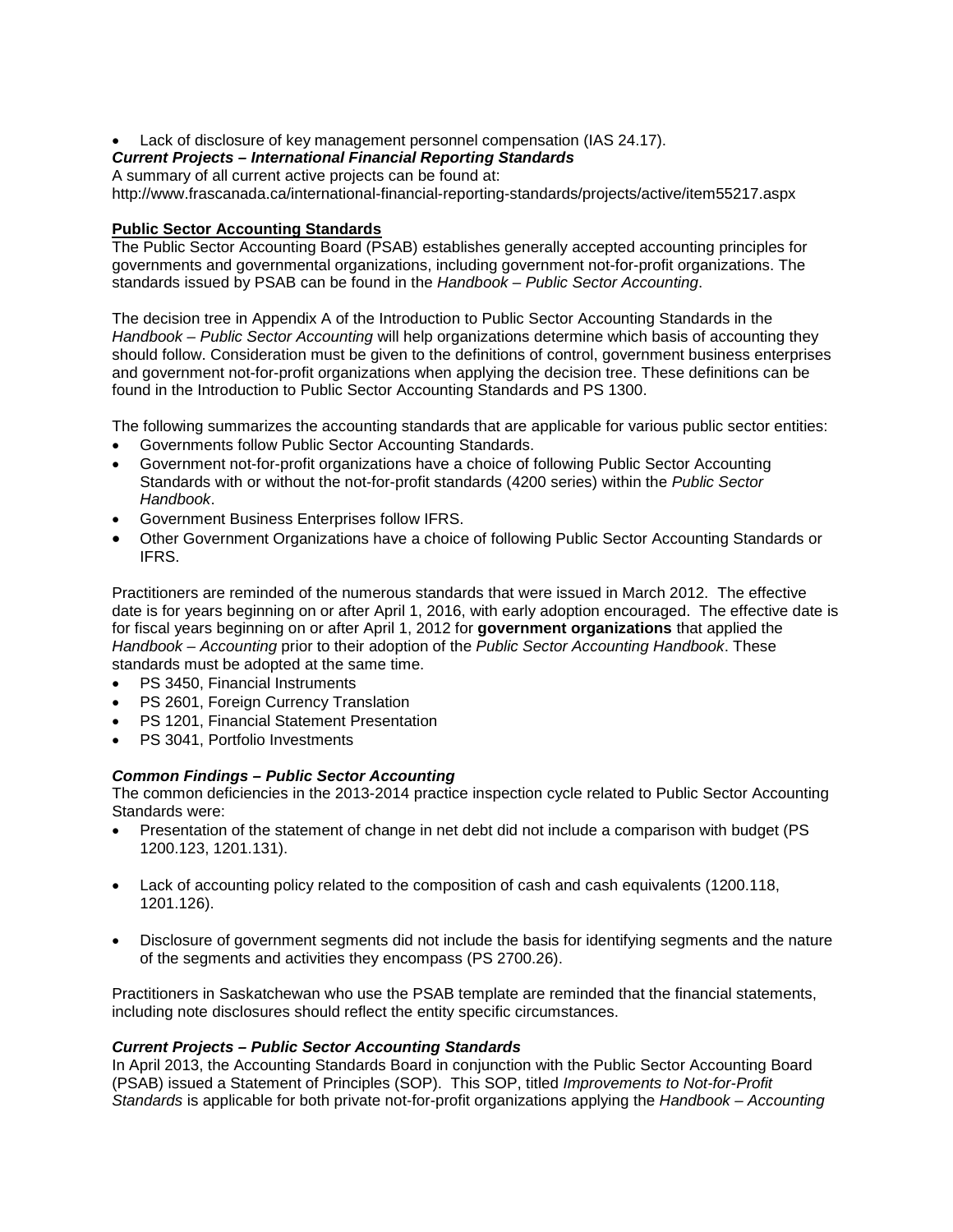Part III and government not-for-profits choosing to follow PS 4200. Private not-for-profits applying the *Handbook – Accounting Part I* (International Financial Reporting Standards) and government not-forprofits applying *the Handbook – Public Sector Accounting* without the PS 4200 series are not affected by this SOP.

On June 17, 2014 the AcSB and PSAB met together to begin the process of jointly considering written responses. Information and updates can be found on the Financial Reporting and Assurance Standards Canada website at[:http://www.frascanada.ca/standards-for-not-for-profit](http://www.frascanada.ca/standards-for-not-for-profit-organizations/projects/active/item56097.aspx)[organizations/projects/active/item56097.aspx](http://www.frascanada.ca/standards-for-not-for-profit-organizations/projects/active/item56097.aspx)

# **REVIEW ENGAGEMENTS**

Section 8100, *General Review Standards*, of the *Handbook - Assurance* requires the documentation of matters which are important to support the content of the review engagement report. The Related Services Guideline AuG-20, *Performance of a Review of Financial Statements in Accordance with Sections 8100 and 8200*, provides specific guidance and direction with respect to various aspects of review engagement documentation. The guidance indicates that documentation such as **evidence** of planning, **memoranda** of inquiries and discussions and **results** of analytical procedures are normally considered necessary for review engagements.

While checklists are a good tool for performing a review engagement, the completion of only a checklist without additional comments is not considered to be sufficient documentation of the public accountant's inquiries, analytical procedures and discussions. Documentation of inquiries, analytical procedures and discussions may be included in either the working papers (e.g. memos) that are cross referenced back to the checklist or the comments column of the checklist itself. Documentation of discussions with clients would also include the public accountant's conclusion, the name of the individual(s) with whom the matters were discussed and the date of the discussions.

## *Common Findings – Review Engagements*

The common deficiencies in the 2013-2014 practice inspection cycle related to the performance of review engagements were:

## • **Inquiry, analytical procedures and discussion to establish plausibility**

The areas in which documentation of inquiry, analytical procedures and discussion was weak were as follows:

- **Inter-relationship/comparison of revenues, expenses, gross margin and balance sheet items -** The practitioner should focus on material financial statement items, or key aspects of the client's business. Even if there are no unusual amounts, variances or trends, an assessment of the plausibility of material items should be included to evidence that the practitioner gave such items due consideration.
- **Assessment of client's cut-off procedures -** Typically, documentation would include a description of procedures followed by the client to ensure proper cut-off, a conclusion on their adequacy and, if deemed necessary, details of any additional review procedures required to assess plausibility of the related balances.
- **Assessment of client inventory count procedures and inventory valuation -** Typically, documentation would include a description of the client's inventory count procedures, including the date of the inventory count, including matters such as count instructions, use of count tags, supervision, segregation of obsolete and slow-moving inventory and inventory on consignment, to assess whether the procedures are designed to arrive at a proper and consistent count. The client's basis of determining "cost" (FIFO, specific item, etc.) and whether that basis is consistent should be documented.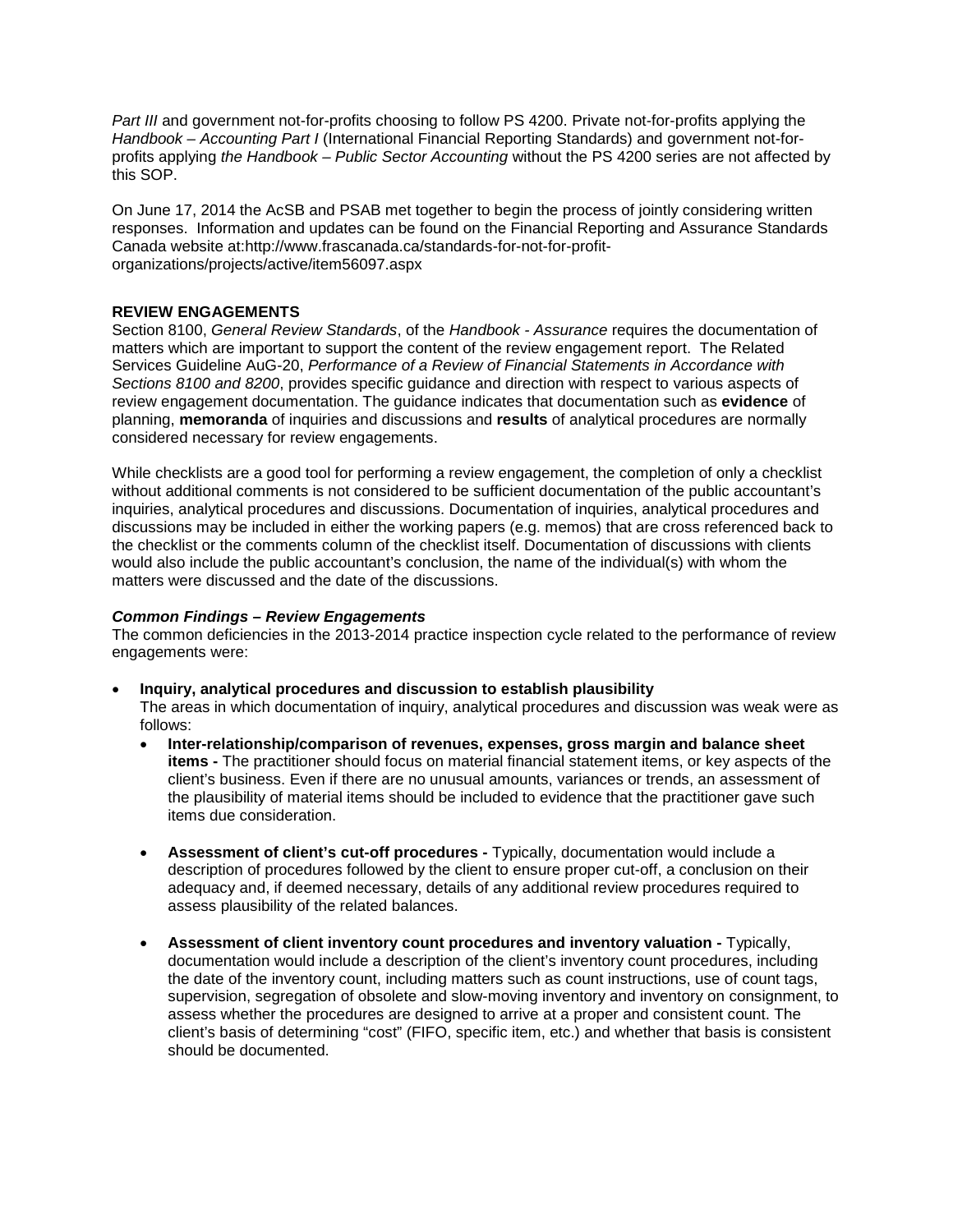- **Identifying contingencies, commitments and subsequent events -** Typically, documentation would include matters discussed with the client, including name and title of individual inquired and date of the inquiry, which should be up to the date of the Review Engagement Report.
- **Plausibility of amounts paid/received during the year with respect to GST as well as the year-end balance -** Consideration should be given as to whether a copy of the year-end GST return is sufficient documentation to support the plausibility of the amounts paid/received during the year and the year-end balance.

## • **Assessment of acceptance or continuance**

There was no documentation that an assessment of acceptance or continuance of the review engagement had been completed in many instances.

• **Engagement and representation letters omitting required inclusions** Most review engagement files included these documents, but in some instances certain required disclosures were omitted; the disclosures are set out in *Handbook – Assurance*, Other Canadian Standards, Section 8200.

## • **Review Engagement Report**

An additional paragraph in the year of transition to a new financial reporting framework stating that the prior year figures were neither audited nor reviewed when the practitioner has not undertaken to review and report on the prior year figures under the new framework was often not included in the report or disclosed in the notes to the financial statements (refer to *Handbook - Assurance* 8100.41).

If the practitioner was engaged to review and report on the prior year figures under the new framework, this should be specified in the engagement letter, the additional review procedures should be documented in the file and the review engagement report and the management representation letter should specifically reference both years. The appropriate report, disclosure and file documentation was often missed in the review engagement reports and/or financial statements reviewed this past inspection year.

Reference to the specific financial reporting framework.

With the restructuring of the *Handbook - Accounting* to include various different financial reporting frameworks in Canadian GAAP, the reference to "Canadian Generally Accepted Accounting Principles" in the practitioner's report is no longer descriptive enough. Both the financial statements and the practitioner's report need to reference the specific financial reporting framework that is being applied. Guidance on the appropriate references for the various financial reporting frameworks can be found in the preceding sections on financial statement presentation under each framework.

## *Current Projects - Review Engagements*

In June 2013, the Auditing and Assurance Standards Board issued an Exposure Draft that proposes a new standard dealing with engagements to review historical financial statements to replace the existing review engagement standards that cover the same matters. Comments received from Canadian stakeholders are being deliberated and the next steps are to be determined. The AASB has decided that, as a result, the effective date of the standard proposed in the Exposure Draft will be deferred from that initially proposed which was for periods ending on or after December 14, 2015.

#### *Refer to* **[http://www.frascanada.ca/assurance-and-related-services](http://www.frascanada.ca/assurance-and-related-services-standards/projects/active/item55514.aspx)[standards/projects/active/item55514.aspx](http://www.frascanada.ca/assurance-and-related-services-standards/projects/active/item55514.aspx)** *for updates on this project.*

# **COMPILATION ENGAGEMENTS**

Section 9200 of the *Handbook – Assurance* establishes the standards for compilation engagements.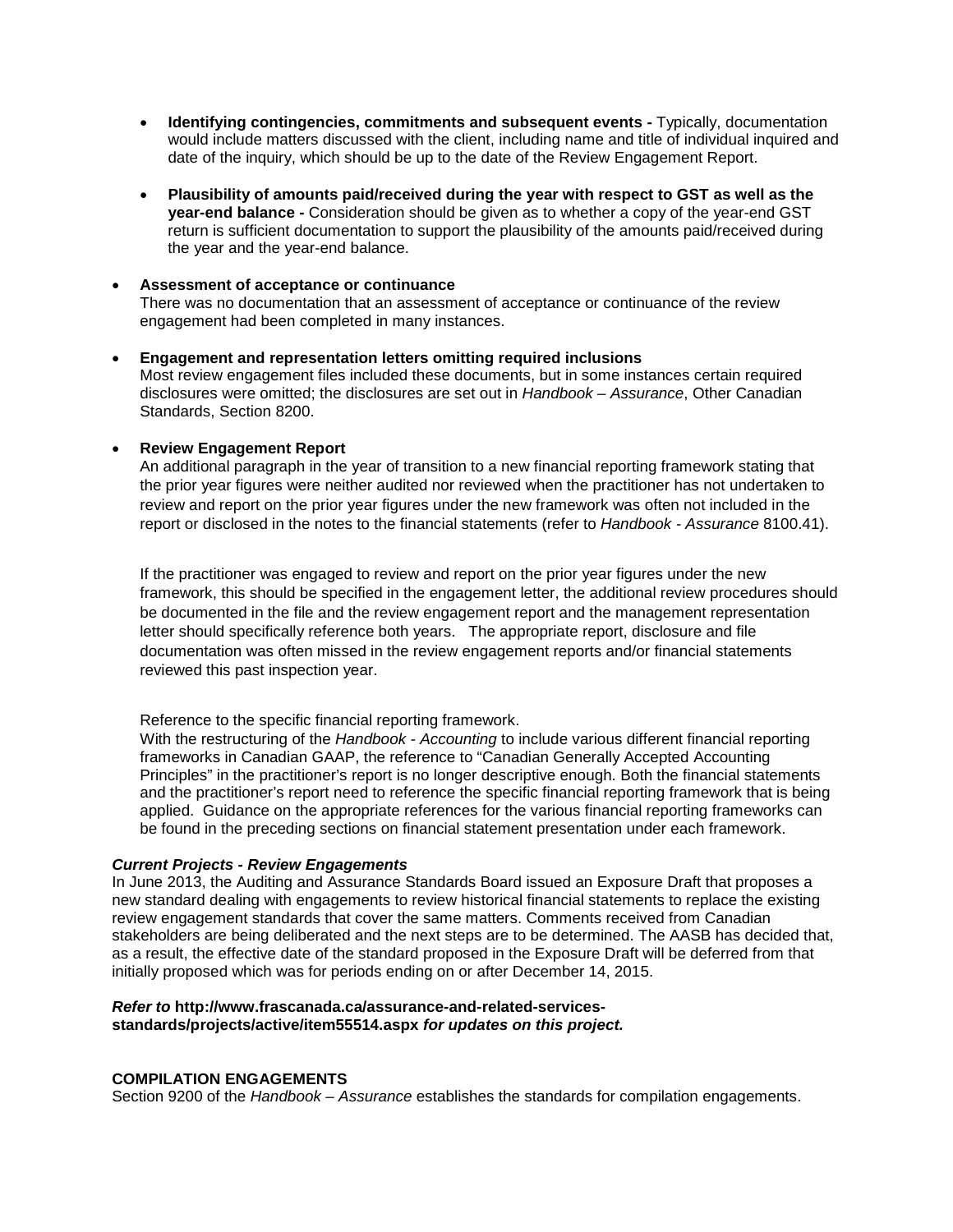## *Common Findings – Compilation Engagements*

The common deficiencies in the 2013-2014 practice inspection cycle related to the performance of compilation engagements were:

- There were numerous instances in which the compilation file did not include evidence that the practitioner had considered his or her independence. Although the performance of a compilation engagement does not require that the accountant be independent, any activity, interest or relationship that may impair the accountant's independence should be disclosed in a separate paragraph in the Notice to Reader.
- The notes to the financial statements included a reference to generally accepted accounting principles.
- An engagement letter was not obtained or was outdated. The file should document that the public accountant has reached an understanding and agreement with the client regarding the services to be provided.

## *Current Projects - Compilation Engagements*

The AASB has determined that there may be a need for a clarified standard that provides requirements and guidance on specific matters that have caused confusion and ambiguity in performing compilation engagements. This project includes determining the nature and extent of revisions that should be made to Section 9200, *Compilation Engagements* and may involve adoption of International Standard on Related Services (ISRS) 4400, *Compilation Engagements.*

#### *Refer to* **[http://www.frascanada.ca/assurance-and-related-services](http://www.frascanada.ca/assurance-and-related-services-standards/projects/active/item55562.aspx)[standards/projects/active/item55562.aspx](http://www.frascanada.ca/assurance-and-related-services-standards/projects/active/item55562.aspx)** *for updates on this project.*

## **AUDIT ENGAGEMENTS**

The Canadian Auditing Standards (CAS) apply to all audits of financial statements and were effective for fiscal years ended on or after December 14, 2010.

## *Common Findings – Audit Engagements*

The common deficiencies in the 2013-2014 practice inspection cycle related to the performance of audit engagements were:

• Risk assessment – The auditor is required to identify and assess the risks of material misstatement, whether due to fraud or error, at both the financial statement **and** assertion levels (CAS 315.03; .05). There was often a lack of documentation to support the assessment of risk at one or both levels. Further, when risks are identified, documentation should indicate whether they are considered significant risks.

The auditor should develop an audit plan that addresses the assessment of risks. The audit plan should provide **a clear linkage** between the risk assessment and the nature and extent of planned audit procedures. We have commonly found that practitioners are not considering the identified risks when developing the detailed audit plan.

• Fraud risk factors – In accordance with CAS 240.26, the auditor ordinarily presumes the existence of fraud risk in revenue recognition. In circumstances where the auditor concludes that such a presumption is not applicable, the reasons for such conclusion should be documented (CAS 240.47).

Other procedures that should be documented as part of the auditor's fraud risk assessment are: discussions with management (CAS 240.17 - .18; CAS 315.06); discussions with those charged with governance (CAS 240.20 - .21; CAS 315.06) and the engagement team meeting (CAS 240.15; CAS 315.10).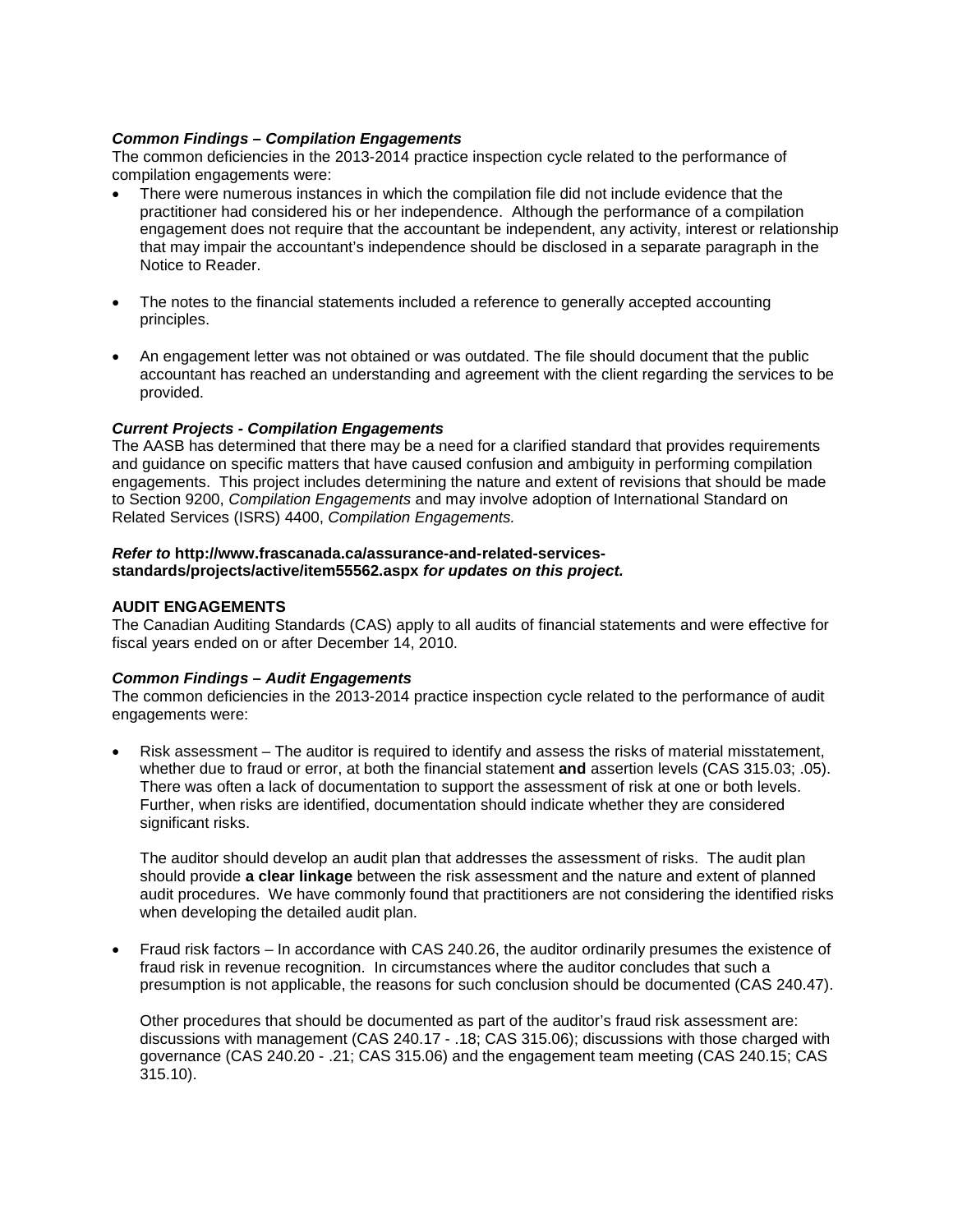Documentation of the results of the discussions and the names of the individuals who participated in the discussions was often not included in the audit engagement file.

- Materiality CAS 320 requires the determination of performance materiality for all audits, and, if applicable, specific materiality for particular classes of transactions, account balances or disclosures. While overall materiality was generally calculated and supported the other materiality levels were not.
- Preliminary analytical procedures As part of the risk assessment procedures, CAS 315.06(b) requires preliminary analytical procedures in the planning stage, such as variance analysis on the income statement. Documentation to evidence the completion of preliminary analytical procedures was generally lacking.
- Design and implementation of internal controls Whether or not a control reliance strategy is planned, CAS 315.12 - .13 requires that an assessment be made as to whether internal controls are designed effectively and have been implemented. Evidence of the assessment of design and determination of implementation was often missing.

If the auditor intends to rely upon any of the entity's internal control, the standards in CAS 330.8-.17 apply.

• Documentation of substantive procedures (CAS 330.18 –.23) - areas in which the documentation of substantive audit procedures performed were found to be weak included the testing of journal entries, revenues, payroll and other expenses and the subsequent events review.

Other areas of audit documentation where improvements are required include the documentation of substantive analytical procedures (CAS 520) and audit sampling (CAS 530).

• Auditor's Report – while most auditor's reports were in compliance with CAS 700, there were still a number which were deficient in one or more respects.

Documentation in the file must support the date of the auditor's report (CAS 700.41). In particular, the documentation should include evidence that the financial statements (including notes) have been prepared and that those with the recognized authority have asserted they have taken responsibility for those financial statements. Evidence of approval of the financial statements at the appropriate level was often missing.

Further, CAS 560 requires that subsequent event procedures be performed up to the date of the audit report. Documentation of subsequent events procedures up to the required date was often lacking.

Finally, there were numerous instances in which the auditor's report did not adequately describe the financial reporting framework. The reference to "Canadian Generally Accepted Accounting Principles" in the auditor's report is no longer descriptive enough given the various financial reporting frameworks that now exist within Canadian GAAP. It is also important to ensure that engagement letters (CAS 210.6) and management representation letters (CAS 580.10) both refer to the exact financial reporting framework that is being applied. Guidance on the appropriate references for the various financial reporting frameworks can be found in the preceding sections on financial statement presentation under each framework.

## *Current Projects – Audit Engagements*

Users of audited financial statements are asking auditors to provide more information in their reports about significant matters in the financial statements, as well as the conduct of the audit. In September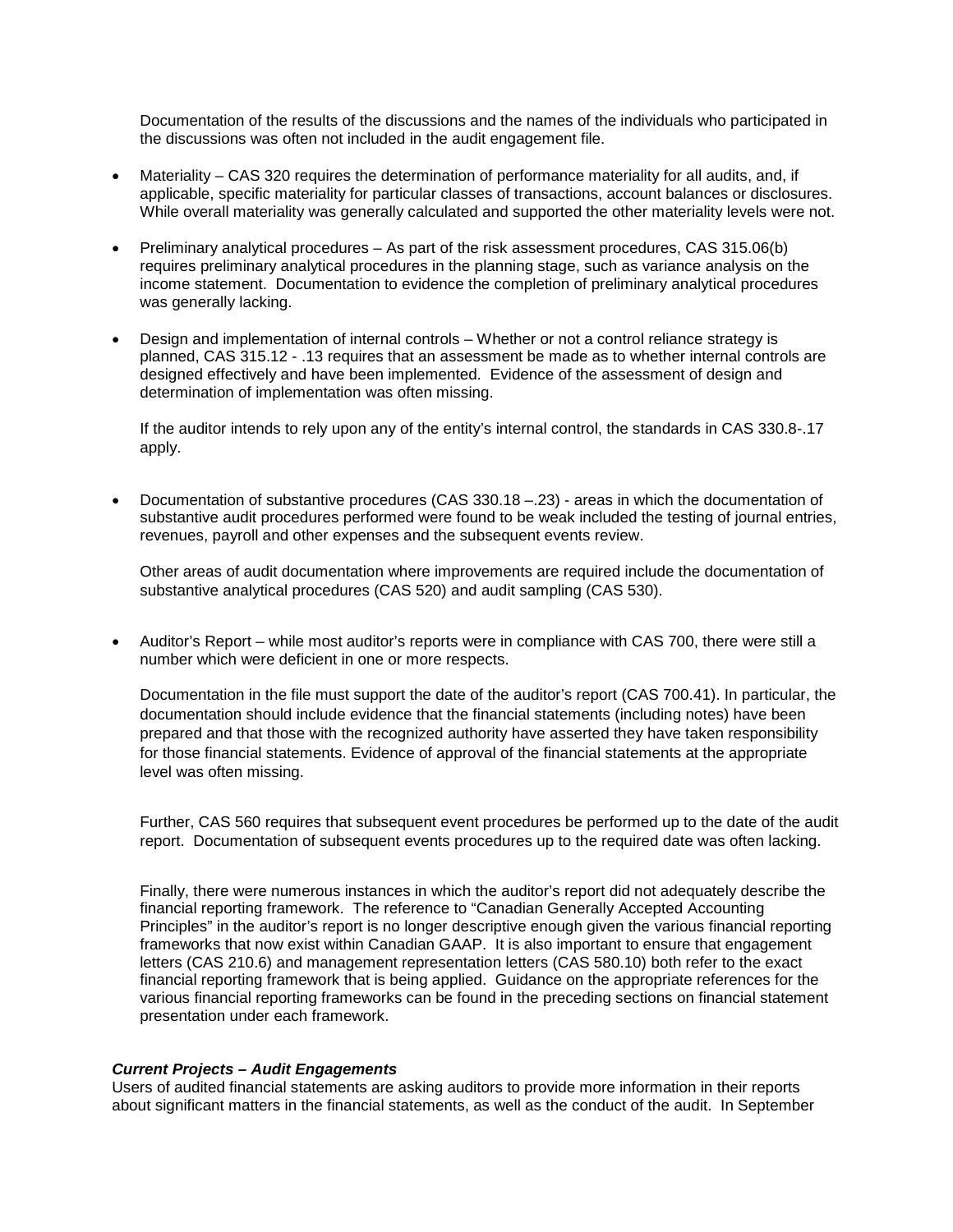2013 the AASB issued an exposure draft, *Reporting on Audited Financial Statements* which was based on proposals made by the IAASB. The AASB is currently deliberating the comments received on the exposure draft and it is anticipated that final material will be approved later this year once the IAASB standard is finalized.

Financial statement disclosures have become more detailed and complex as a result of evolving financial reporting standards. In June 2014, the AASB issued an exposure draft, *Addressing Disclosures in the Audit of Financial Statements* which reflects proposals made by the IAASB. Comments on the exposure draft were due by September 11, 2014.

## *For more information on current projects relating to CAS, refer to <http://www.frascanada.ca/canadian-auditing-standards/projects/active/item56134.aspx>*

## **QUALITY CONTROL POLICIES AND PROCEDURES**

The Canadian Standard on Quality Control (CSQC 1) in the *Handbook – Assurance* sets out the requirements for quality control for firms that perform audits and reviews of financial statements, and other assurance engagements.

## *Common Deficiencies – Quality Control*

As in previous years, the main area of concern with respect to the implementation of quality control policies and procedures relates to **the monitoring process** (CSQC 1.48). The monitoring process includes:

- an annual consideration and evaluation of the firm's system of quality control; **and**
- on a cyclical basis, inspection of at least one completed assurance engagement for each engagement partner.

There is general confusion around these two elements of the monitoring process. The annual monitoring must be done each year, the purpose of which is monitoring compliance with quality control policies and procedures to provide an evaluation of:

- Adherence to professional standards and applicable legal and regulatory requirements;
- Whether the system of quality control has been appropriately designed and effectively implemented; and
- Whether the firm's quality control policies and procedures have been appropriately applied, so that reports that are issued by the firm or engagement partners are appropriate in the circumstances.

Cyclical monitoring involves the inspection of specific completed engagements and must be done by someone independent of the engagement. The internal inspection cycle and other factors affecting the selection of which engagements should be selected for inspection should be set out in the firm's quality assurance manual.

One or both elements of the required monitoring is not being done in many offices or, if it has been done, documentation of the monitoring and the communication of the results to engagement partners and other appropriate individuals within the firm are not being retained. Where monitoring has been completed, firms should ensure that they retain documentation of the monitoring and the communication of the results to engagement partners and other appropriate individuals within the firm. Practitioners are reminded that the provincial institute inspections are **not** a substitute for the requirement that the firm conduct its own cyclical inspections of completed assurance engagements.

It was also found that firms are not always following the policies set out in their quality assurance manuals with respect to the identification and completion of file quality reviews on engagements where such a review would be required. Practitioners should ensure the criteria for file quality reviews that are included in their quality assurance manual are evaluated for all engagements and that file quality reviews are completed and documented for all engagements where the criteria indicate it should be done (CAS 220.19-.21).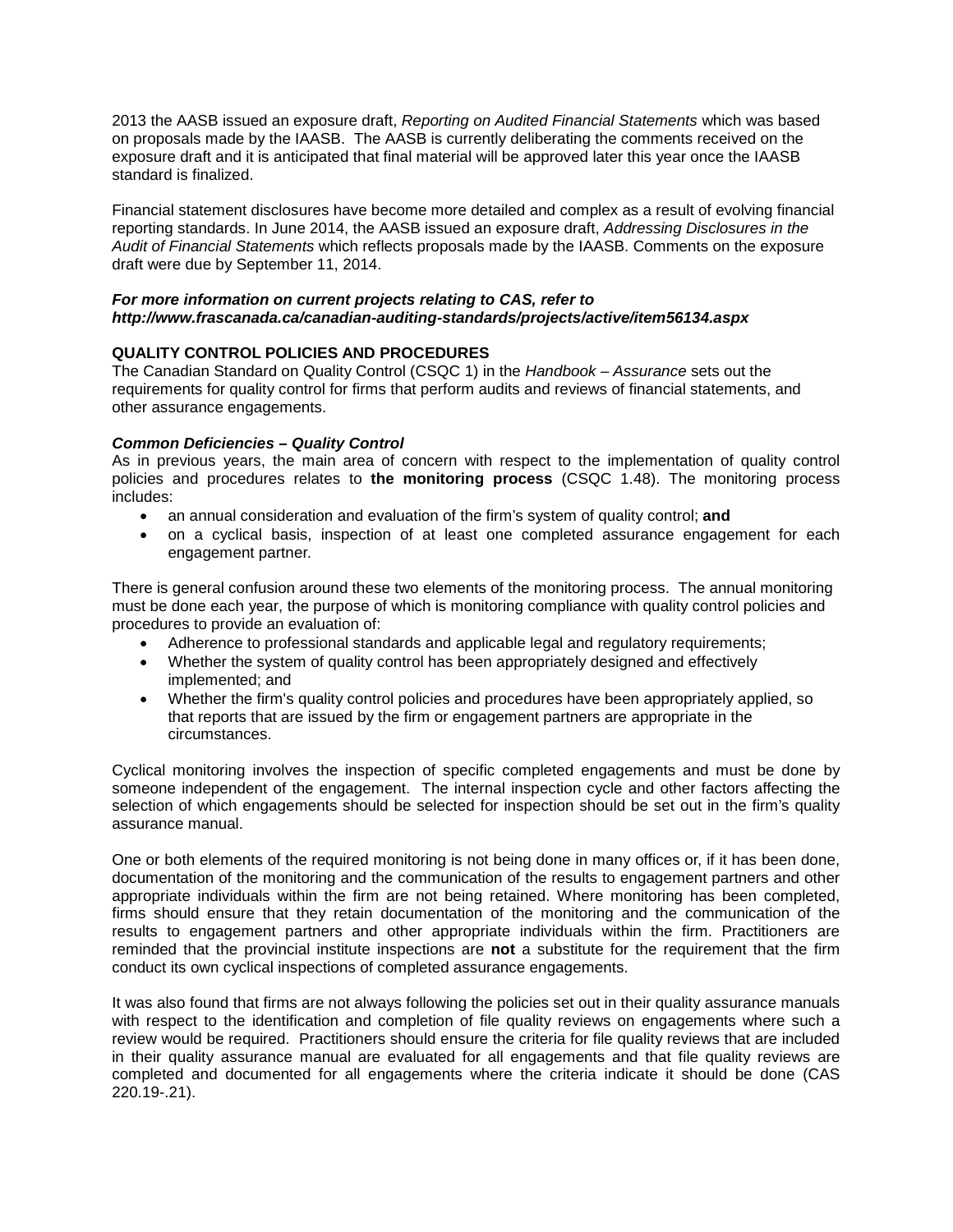## **Appendix A List of Resources**

# *Handbook – Accounting, Part II - Accounting Standards for Private Enterprises (ASPE)*

*Handbook – Accounting, Part II*

CPA Canada website: Guide to Accounting Standards for Private Enterprises (can be purchased at CPAstore).

Guide on Financial Instruments: [http://www.cica.ca/applying-the-standards/financial-reporting/accounting](http://www.cica.ca/applying-the-standards/financial-reporting/accounting-standards-for-private-enterprises/item53697.pdf)[standards-for-private-enterprises/item53697.pdf](http://www.cica.ca/applying-the-standards/financial-reporting/accounting-standards-for-private-enterprises/item53697.pdf)

ASPE FAQs: http://www.cica.ca/applying-the-standards/financial-reporting/accounting-standards-forprivate-enterprises/faqs/item63069.aspx

Provincial Professional Development:

- ASPE A Survey of the Standards
- ASPE Financial Statement Presentation and Disclosure Standards to Words
- ASPE Construction Industry
- ASPE Income Taxes
- Accounting, Assurance and Professional Practice Update

## *Handbook – Accounting, Part III - Accounting Standards for Not-for-Profit Organizations (ASNFPO)*

*Handbook – Accounting, Part III*

Financial Reporting and Assurance Standards Canada website:

• Further changes expected as noted in the Statement of Principles: [http://www.frascanada.ca/standards-for-not-for-profit-organizations/documents-for](http://www.frascanada.ca/standards-for-not-for-profit-organizations/documents-for-comment/item73780.pdf)[comment/item73780.pdf.](http://www.frascanada.ca/standards-for-not-for-profit-organizations/documents-for-comment/item73780.pdf)

CPA Canada website:

- Guide to Accounting Standards for Not-for-Profit Organizations in Canada [http://www.cica.ca/focus-on-practice-areas/small-and-medium-practices-\(smp\)/implementing-the](http://www.cica.ca/focus-on-practice-areas/small-and-medium-practices-(smp)/implementing-the-accounting-standards/item69429.pdf)[accounting-standards/item69429.pdf](http://www.cica.ca/focus-on-practice-areas/small-and-medium-practices-(smp)/implementing-the-accounting-standards/item69429.pdf)
- First-time Reporting on Financial Statements adopting Canadian Accounting Standards for Notfor-Profit Organizations (*Handbook Accounting – Part III*) or Public Sector Accounting Standards for Government Not-for-profit Organizations (*Public Sector Accounting Handbook*) [http://www.cica.ca/focus-on-practice-areas/small-and-medium-practices-\(smp\)/implementing-the](http://www.cica.ca/focus-on-practice-areas/small-and-medium-practices-(smp)/implementing-the-accounting-standards/item69430.pdf)[accounting-standards/item69430.pdf](http://www.cica.ca/focus-on-practice-areas/small-and-medium-practices-(smp)/implementing-the-accounting-standards/item69430.pdf)

Provincial Professional Development:

• NFPOs – Financial Statement Presentation and Note Disclosure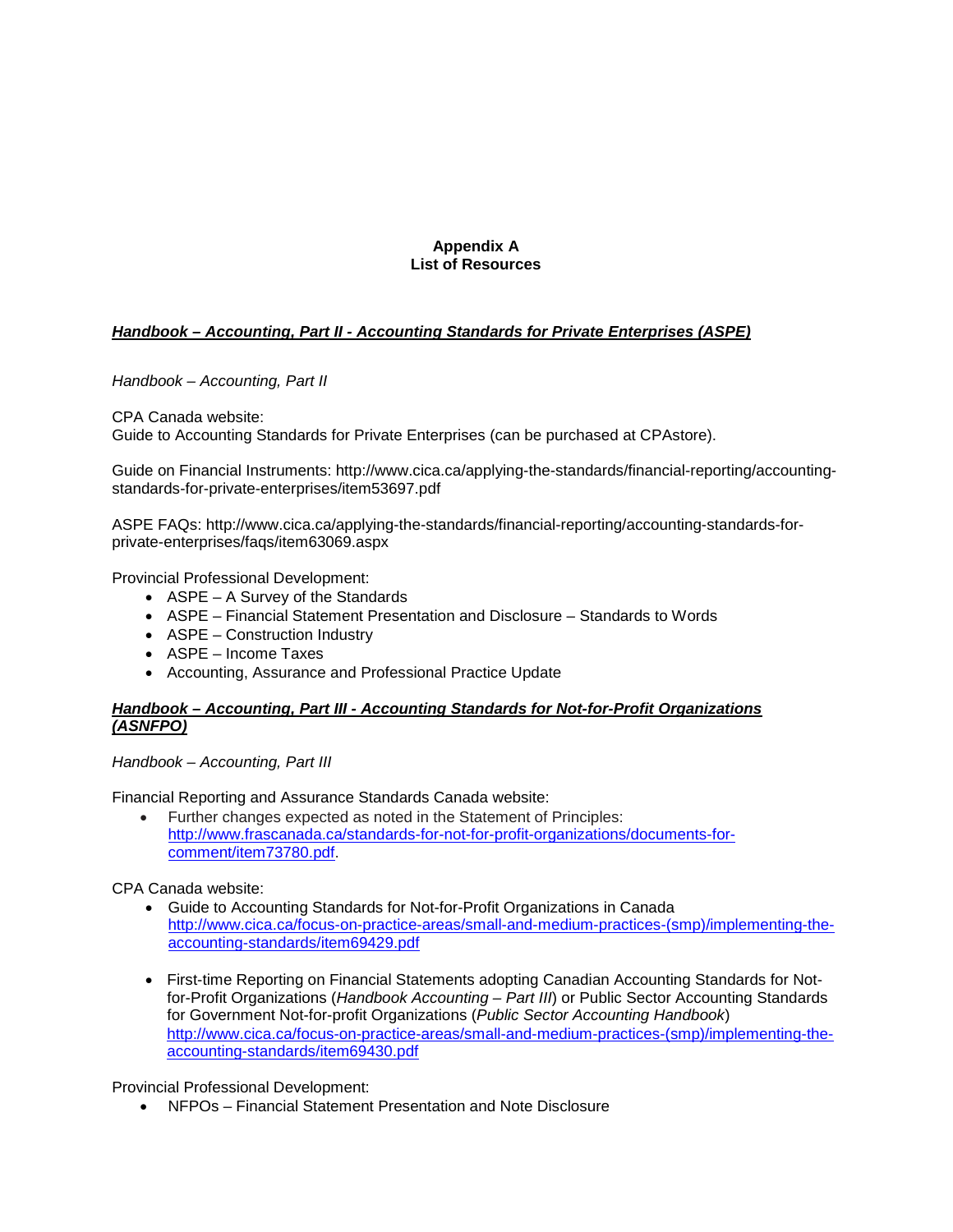• Accounting, Assurance and Professional Practice Update

# *Handbook – Accounting, Part I – International Financial Reporting Standards (IFRS)*

*Handbook – Accounting, Part I*

CPA Canada website – includes the following resources:

- The IFRS section of the website contains comprehensive information and learning resources on the transition and application of IFRS, such as articles, webinars and publications that provide guidance on applying new and existing standards, sample illustrative financial statements, sector specific illustrative financial statements and disclosure checklists. [http://www.cica.ca/applying-the-standards/financial-reporting/international-financial-reporting](http://www.cica.ca/applying-the-standards/financial-reporting/international-financial-reporting-standards/item71221.aspx)[standards/item71221.aspx](http://www.cica.ca/applying-the-standards/financial-reporting/international-financial-reporting-standards/item71221.aspx)
- Numerous industry specific and topic specific IFRS courses, illustrative financial statements and disclosure checklist and guides are also available at: [http://www.cica.ca/applying-the-standards/financial-reporting/international-financial-reporting](http://www.cica.ca/applying-the-standards/financial-reporting/international-financial-reporting-standards/item71212.aspx)[standards/item71212.aspx](http://www.cica.ca/applying-the-standards/financial-reporting/international-financial-reporting-standards/item71212.aspx)

Provincial Development:

- IFRS: A Survey of the Standards
- IFRS: Financial Statement Presentation & Note Disclosure
- IFRS: An Update 2014
- IFRS: Fair Value Measurement
- IFRS: Oil & Gas Industry

## *Handbook – Public Sector Accounting*

## *Public Sector Accounting Handbook*

Financial Reporting and Assurance Standards Canada website – the Public Sector section of the website includes the following resources:

- Public Sector Frequently Asked Questions: Accounting Standards for Government Not-forprofit Organizations (GNFPOs) [http://www.frascanada.ca/standards-for-public-sector](http://www.frascanada.ca/standards-for-public-sector-entities/projects/completed/item45107.pdf)[entities/projects/completed/item45107.pdf](http://www.frascanada.ca/standards-for-public-sector-entities/projects/completed/item45107.pdf)
- Summary comparison of *Public Sector Accounting Handbook* and *Handbook – Accounting* [http://www.frascanada.ca/standards-for-public-sector-entities/resources/reference](http://www.frascanada.ca/standards-for-public-sector-entities/resources/reference-materials/item50865.pdf)[materials/item50865.pdf](http://www.frascanada.ca/standards-for-public-sector-entities/resources/reference-materials/item50865.pdf)

CPA Canada website – includes the following resources:

- Guide for Accounting Standards for Not-for-profit Organizations in Canada (including GNPO) [http://www.cica.ca/focus-on-practice-areas/small-and-medium-practices-\(smp\)/implementing](http://www.cica.ca/focus-on-practice-areas/small-and-medium-practices-(smp)/implementing-the-accounting-standards/item69429.pdf)[the-accounting-standards/item69429.pdf](http://www.cica.ca/focus-on-practice-areas/small-and-medium-practices-(smp)/implementing-the-accounting-standards/item69429.pdf)
- First-time Reporting on Financial Statements adopting Canadian Accounting Standards for Not-for-profit Organizations (*Handbook Accounting – Part III*) or Public Sector Accounting Standards for Government Not-for-profit Organizations (*Public Sector Accounting Handbook*) [http://www.cica.ca/focus-on-practice-areas/small-and-medium-practices-\(smp\)/implementing](http://www.cica.ca/focus-on-practice-areas/small-and-medium-practices-(smp)/implementing-the-accounting-standards/item69430.pdf)[the-accounting-standards/item69430.pdf](http://www.cica.ca/focus-on-practice-areas/small-and-medium-practices-(smp)/implementing-the-accounting-standards/item69430.pdf)

Provincial Institute Professional Development:

- PSAB 101
- Financial Reporting for Members in the Public Sector (PSAB Update)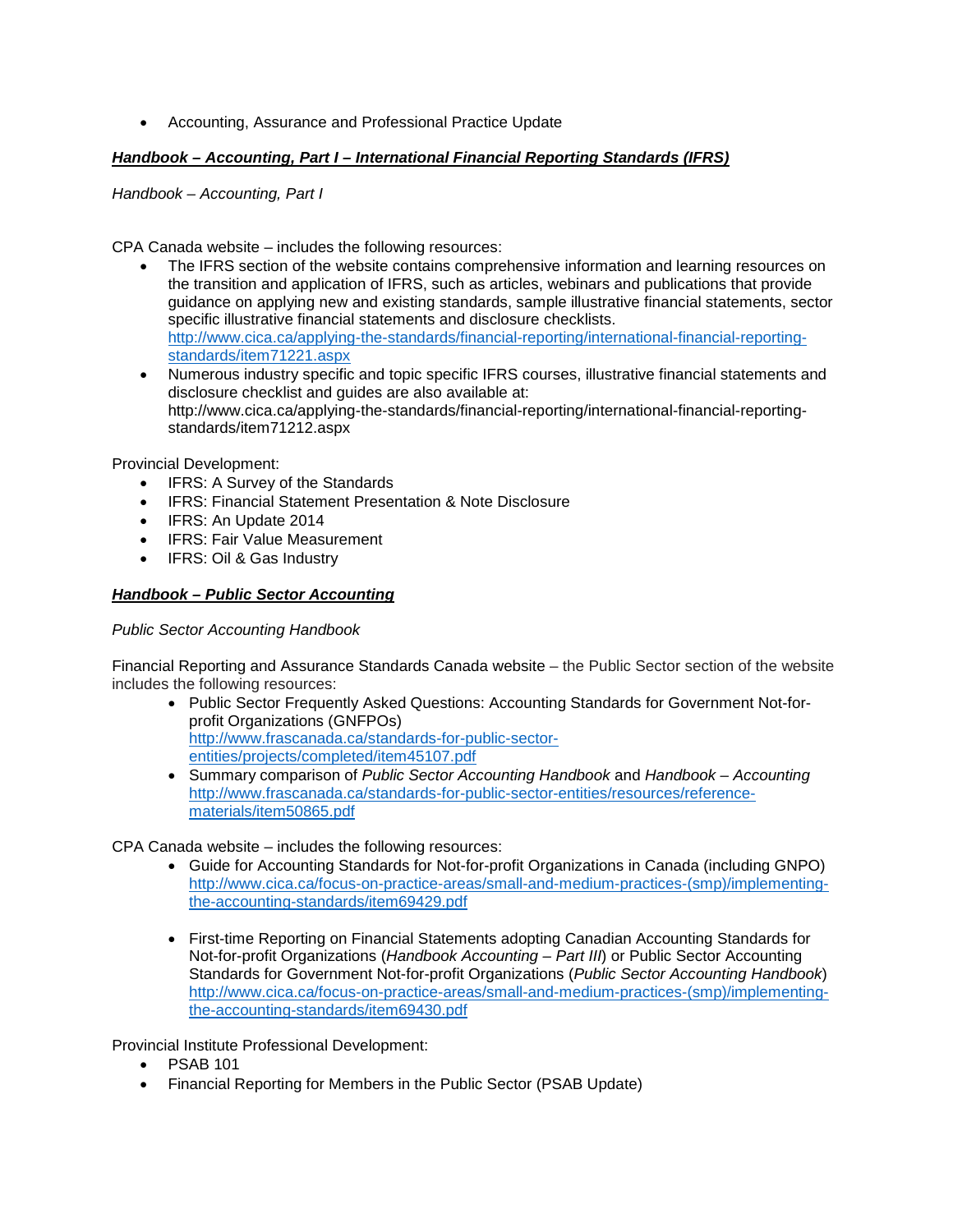# *Review Engagements*

## *Handbook – Assurance, Other Canadian Standards*

Assurance and Related Services Guideline *AuG-20*, *Performance of a Review of Financial Statements in Accordance with Sections 8100 and 8200* - provides specific guidance and direction with respect to various aspects of review engagement documentation.

Assurance and Related Services Guideline *AuG-47*, *Dating the Review Engagement Report on Financial Statements*

CPA Canada website:

- Guide Reporting Implications of New Auditing and Accounting Standards (10<sup>th</sup> edition), July 3, 2013 release [http://www.frascanada.ca/canadian-auditing-standards/resources/reference](http://www.frascanada.ca/canadian-auditing-standards/resources/reference-material/item50999.pdf)[material/item50999.pdf](http://www.frascanada.ca/canadian-auditing-standards/resources/reference-material/item50999.pdf)
- Guide First-time reporting on financial statements adopting Canadian Accounting Standards for Not-for-Profit Organizations (*Handbook Accounting Part III*) or Public Sector Accounting Standards for Government Not-for-Profit Organizations (*Public Sector Accounting Handbook*) [http://www.cica.ca/focus-on-practice-areas/small-and-medium-practices-\(smp\)/implementing-the](http://www.cica.ca/focus-on-practice-areas/small-and-medium-practices-(smp)/implementing-the-accounting-standards/item69430.pdf)[accounting-standards/item69430.pdf](http://www.cica.ca/focus-on-practice-areas/small-and-medium-practices-(smp)/implementing-the-accounting-standards/item69430.pdf)

Provincial Professional Development:

- Review and Compilation Engagements The Standards
- Accounting, Assurance and Professional Practice Update

## *Compilation Engagements*

*Handbook – Assurance, Other Canadian Standards* 

Provincial Professional Development:

• Review and Compilation Engagements – The Standards

## *Audit Engagements*

## *Handbook – Assurance*

Financial Reporting and Assurance Standards Canada website:

• The resources section [\(http://www.frascanada.ca/canadian-auditing](http://www.frascanada.ca/canadian-auditing-standards/resources/index.aspx)[standards/resources/index.aspx\)](http://www.frascanada.ca/canadian-auditing-standards/resources/index.aspx) includes basis for conclusions documents, reference material (articles, bulletins and practice notes) and archived webinars and webcasts.

CPA Canada website:

• The *Focus on Practice Areas* section highlights resources available including, articles, publications, webinars, implementation guidance and tools, etc. [http://www.cica.ca/focus-on](http://www.cica.ca/focus-on-practice-areas/small-and-medium-practices-(smp)/implementing-the-assurance-standards-tax/index.aspx)[practice-areas/small-and-medium-practices-\(smp\)/implementing-the-assurance-standards](http://www.cica.ca/focus-on-practice-areas/small-and-medium-practices-(smp)/implementing-the-assurance-standards-tax/index.aspx)[tax/index.aspx](http://www.cica.ca/focus-on-practice-areas/small-and-medium-practices-(smp)/implementing-the-assurance-standards-tax/index.aspx)

Provincial Professional Development:

- Accounting, Assurance and Professional Practice Update
- Audit of a Small Entity
- Auditing Refresher (ONLINE)
- Efficient and Effective Review of Working Papers Audit, Review and Compilation Engagements
- Fraud Happens What to do When You Suspect Fraud
- Risk and Control for Medium and Larger Entities